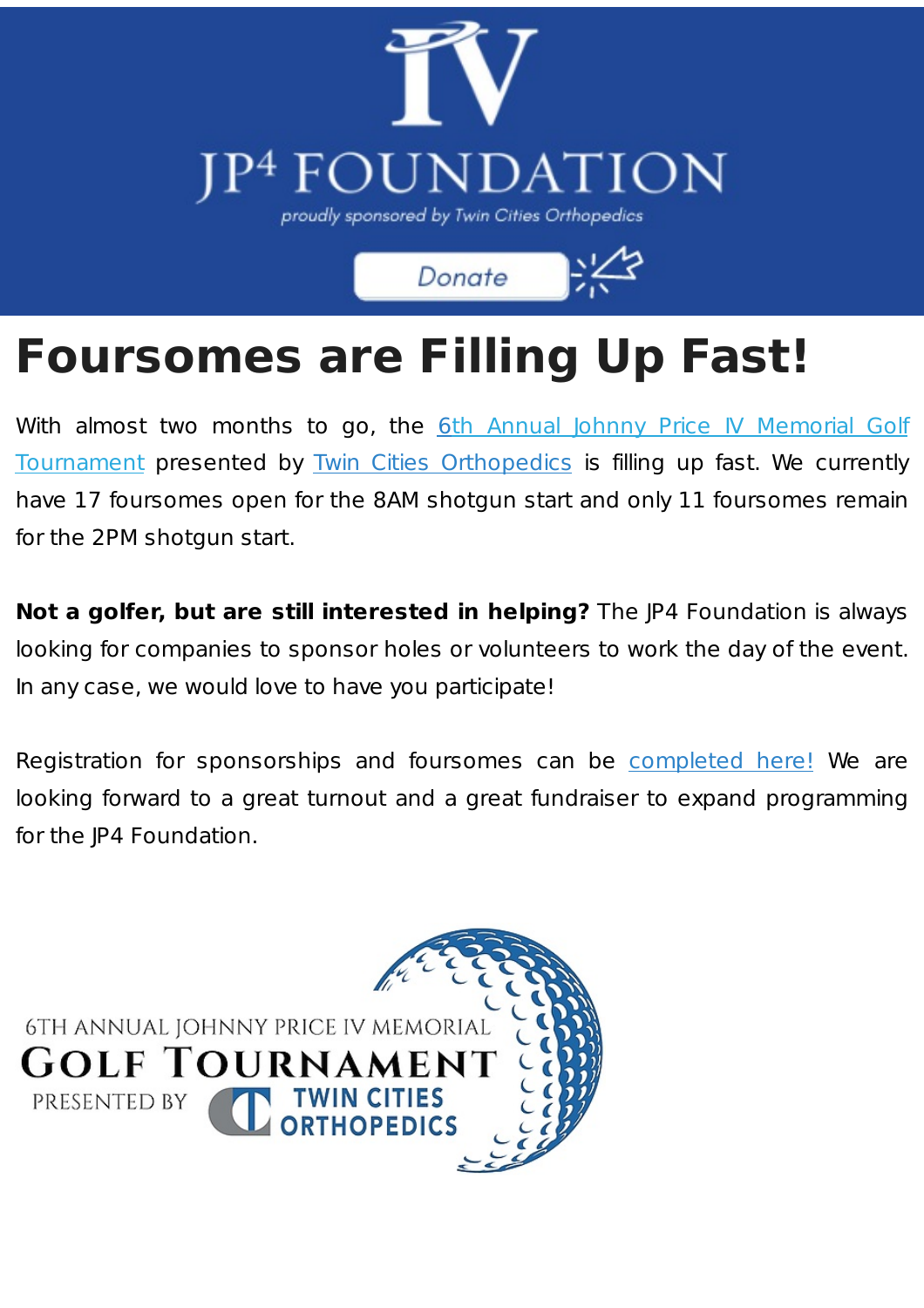## **GetWireless Employees Join Forces to Help JP4**

[GetWireless](https://www.getwirelessllc.com/) employees donated over \$3,000 last month to support the mission and work of the JP4 Foundation. The donation was in response to a LinkedIn post announcing the 6th Annual Johnny Price IV Memorial Golf Tournament. Johnny's former coach, now regional sales manager at GetWireless, Joe Loftus, commented on the post and quickly turned his comment into action.

[Click](https://www.jp4foundation.org/getwireless-employees-join-forces-to-help-jp4/) here to read the rest of the story and learn of the GetWireless connection to Johnny.



### **Summer Camps Offer Summer Employment for College Students**

Starting the week of June 21st and running through the week of August 9th the JP4 Foundation is looking for college baseball players looking to make a difference in the lives of youth this summer. Our summer-long baseball camps run Monday through Friday throughout the Minneapolis and St. Paul area.

#### **Coaches will be paid \$20/hour**.

These day-camp sessions are 90 minutes in length, but coaches are paid for two hours per session. Choose your own schedule! You decide if you want to work one to five days a week; we simply ask that you commit to your schedule for the full eight-week camp experience.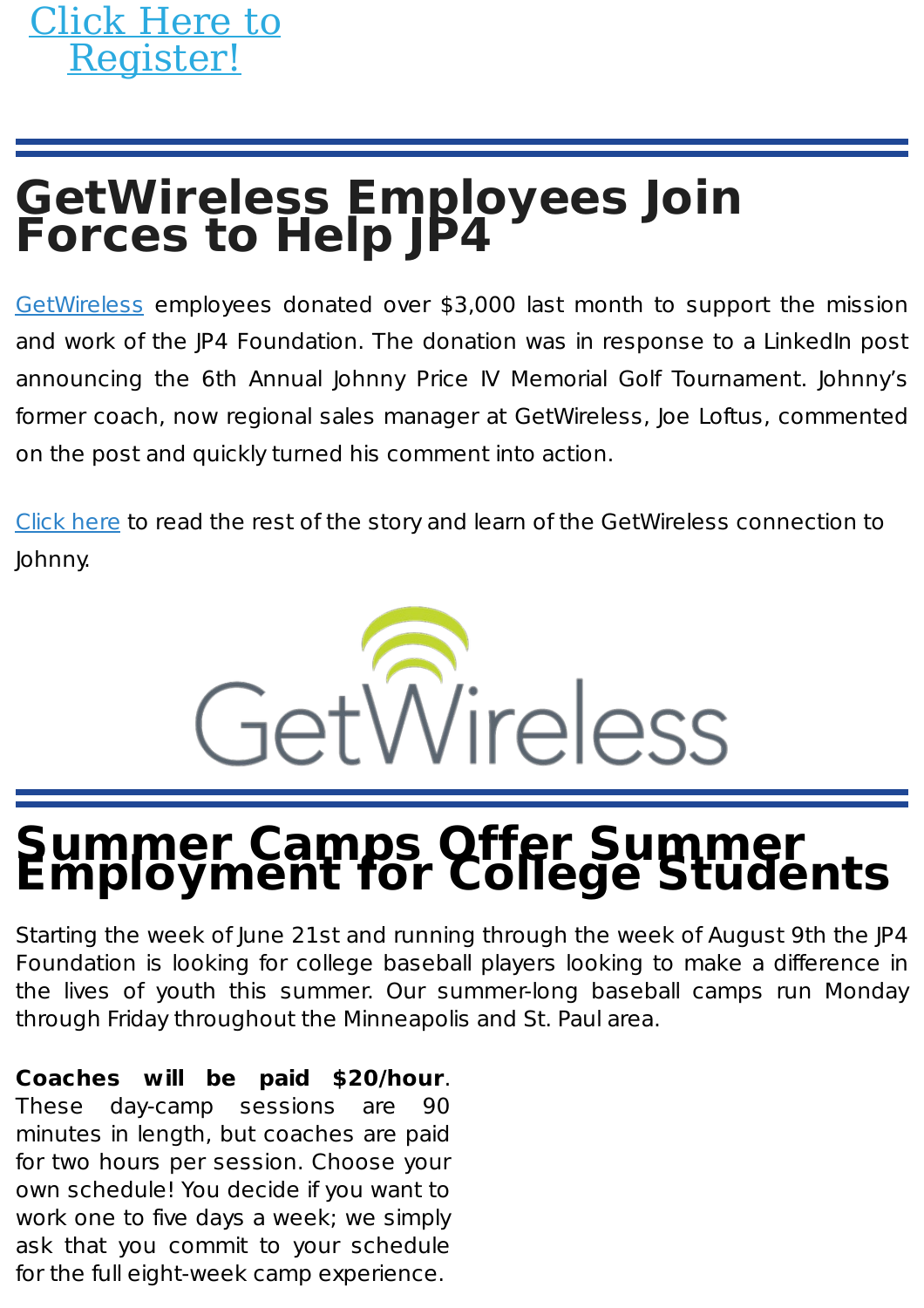We would welcome the opportunity to jump on a phone call or grab coffee with anyone interested in this opportunity. Please email, text, or call before Wednesday, June 9th.

Jeff.Huth@JP4Foundation.org 763-242-2125



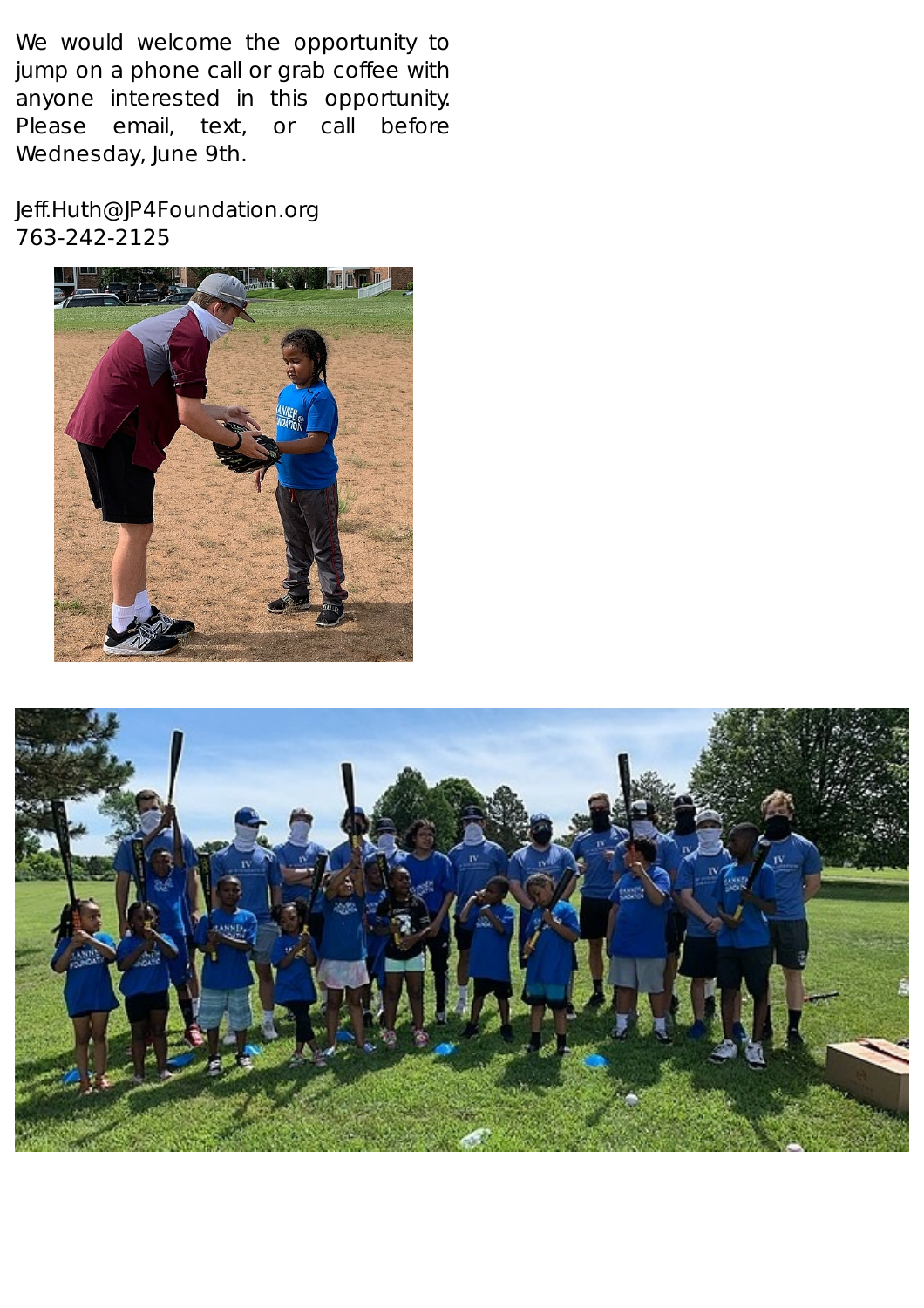## **Amazon Smile**

It's easy to support the JP4 Foundation when you shop at [smile.amazon.com](http://smile.amazon.com/).

#### **It's easy as 1, 2, 3...**

1. Choose JP4 Foundation as your dedicated charity on [Amazon.com](http://amazon.com/) by visiting here: <https://smile.amazon.com/ch/81-2968738>

2. Whenever you want to buy something from [amazon.com](http://amazon.com/), type in [smile.amazon.com](http://smile.amazon.com/) instead.

3. You'll pay the same amount and the JP4 Foundation will automatically receive .5% of eligible purchases as a donation from Amazon.